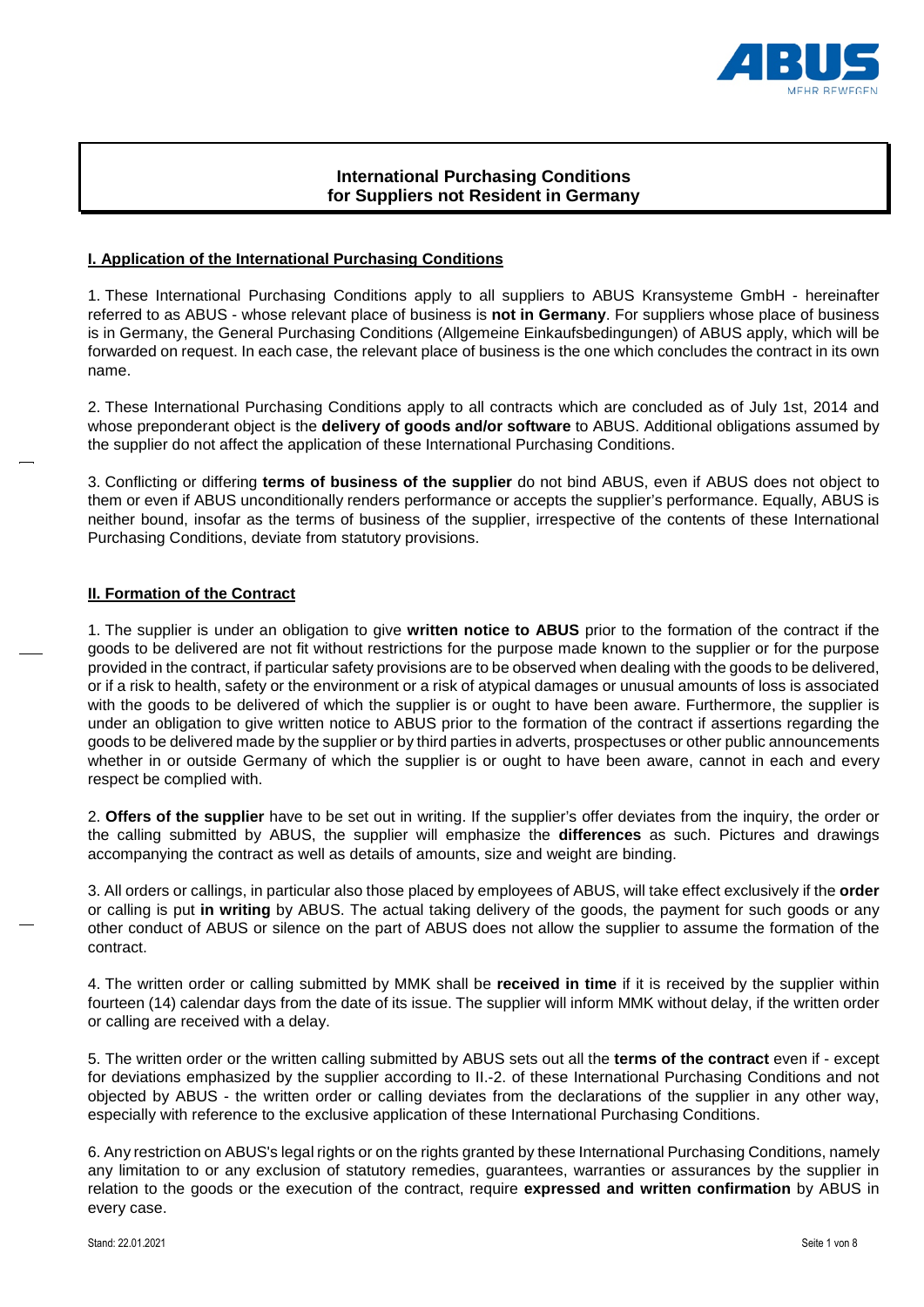

7. ABUS´s **employees** or agents are not authorized to dispense with the requirement of a written order or calling by ABUS or to make promises which differ from its content. If and to what extent such persons are authorized to make or receive declarations with effect for or against ABUS, is to be determined according to German law.

8. Against reimbursement of the supplier's proven and reasonable expenses caused thereby, ABUS after formation of the contract is entitled to **change** the order for the goods to be delivered or to **cancel** part of the contract already made. In the case of a partial cancellation the supplier is also to be reimbursed for that part of its profit proven and lost by the cancellation.

9. **Amendments** to the concluded contract always require written confirmation by ABUS.

### **III. Obligations of the Supplier**

1. The supplier shall fulfil all the duties imposed by the contract and these International Purchasing Conditions as well as ancillary by the rules of the ICC for the use of the clause **DAP Incoterms® 2020** and statutory provisions in due time, and in particular shall **deliver the goods** referred to in the written order or the written calling by ABUS. Guarantees, warranties and assurances given by the supplier are to be honoured, without these having to be confirmed in writing.

2. Without explicit written consent by ABUS in every case the supplier is not allowed to entrust **sub-suppliers** the performance of its obligations owed to ABUS if according to the applicable law such entrustment can result in legal consequences regarding the contractual relationship with ABUS.

3. Irrespective of other obligations to inform, the supplier has to **inform** ABUS in writing with a reasonable lead time of the forthcoming delivery and is obliged to **examine** the goods prior and as close in time as possible to their handingover to ABUS to the same extent as ABUS is obliged to examine the goods after taking delivery and to record the result of the examination in writing.

4. The **transport** and the custody of the goods up to the taking over by ABUS is the sole responsibility of the supplier. In particular the supplier is responsible vis-à-vis ABUS for the goods being packed suitably for transportation, being loaded in a safe manner and being transported by suitable means of transport. Without prejudice to its sole responsibility for transport, the supplier is additionally obliged to observe all **dispatch requirements** set out in the written order or calling submitted by ABUS. The agreement of other clauses of the Incoterms or other delivery clauses merely involve a variation of the provisions as to transportation and transportation costs and does not modify the provisions laid down in this paragraph.

5. Regardless of the regulation set out in section IV.-3. the supplier warrants compliance with customs, **import and security regulations** and with weight and measuring systems applying to the goods in Germany at the time of delivery and is responsible vis-à-vis ABUS that the goods comply with all requirements that have to be respected when importing the goods and making them available on the market in Germany. This warranty applies even to the extent ABUS clears the goods for import. The agreement of other clauses of the Incoterms or other delivery clauses merely involve a variation of the provisions as to the transportation and the transportation costs and does not modify the provisions laid down in this paragraph.

6. The supplier is under a duty to fulfil its obligations timeously and in particular hand over the goods to ABUS unloaded at the **place of delivery** indicated in the written order or calling by ABUS or - if a place of delivery is not indicated - at the premises in Gummersbach/Germany. Only employees of ABUS named on the notice at the entrance of the depot are entitled to receive the goods.

7. Subject to promises providing for more, the supplier is under a duty to hand over to ABUS goods of the agreed type and quantity, which are of the **quality** and in the **packaging** and which comply with the **labelling** and marking requirements, which in each case satisfy the legal provisions and standards applicable to making the goods available on the market in Germany at the specific time and comply with the latest developments of science and engineering. In particular, the supplier shall ensure that the goods are not subject to deviations which could adversely affect their normal value in use or their economic value in Germany or the purpose made known to the supplier. The supplier is not entitled to make **part deliveries** or to invoice them separately.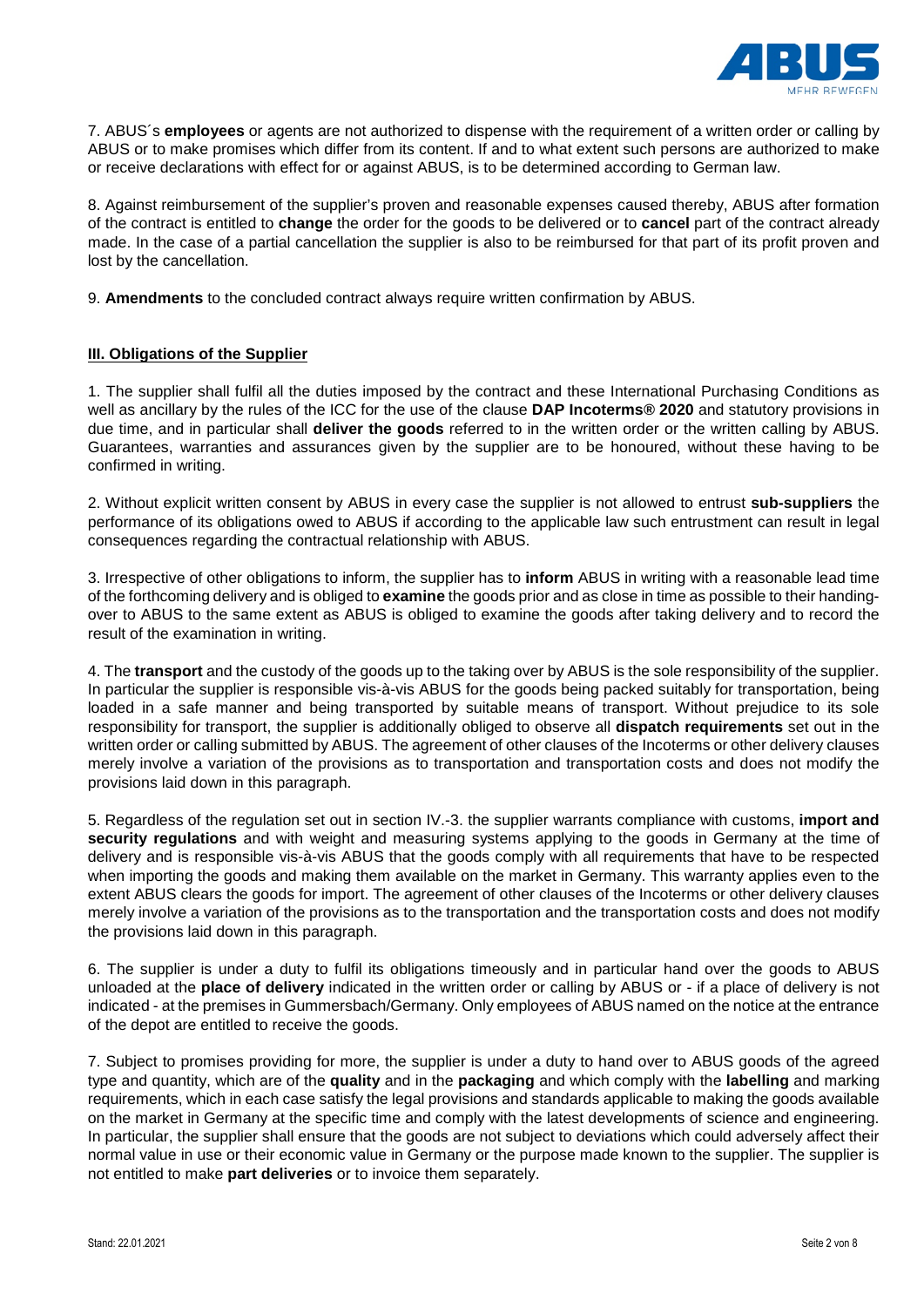

8. At the time of delivery, the supplier guarantees that the goods are free from **rights or claims of third parties,** in particular those based on title, industrial property or any other intellectual property, which could hinder the unrestricted usability of the goods by ABUS in the European Union.

9. The supplier is under a duty to obtain and to hand over to ABUS in Gummersbach/Germany any licences, authorizations, certificates of origin, of movement and of preference, other certificates and other **documents** necessary for the free export, transit or import of the goods as well as for receiving tax relief in the European Union. The supplier guarantees that they are authentic documents with legal validity. Furthermore, at the request of ABUS, suppliers with a place of business within the European Union are under a duty to present a long-time supplier's declaration as well as declarations of conformity to ABUS in Gummersbach/Germany. The agreement of other clauses of the Incoterms or other delivery clauses merely involve a variation of the provisions as to transportation and transportation costs and does not modify the provisions laid down in this paragraph.

10. Every delivery must be accompanied by a **delivery note** which clearly states the order number of ABUS and for each type of goods the applicable customs tariff number. **Invoices**, delivery notes and transportation documents must correspond to the details in the written order or calling by ABUS, must comply with all legal requirements and are to be forwarded to ABUS separately by post and additionally by electronic means. Invoices must clearly state the order number and the date of the order or the calling by ABUS as well as the supplier's tax number and VAT identification number. Partial deliveries agreed upon or final instalment deliveries are to be identified as such in the delivery note and in the invoice.

11. Strict **compliance with agreed dates** or **periods** shall be a fundamental obligation of the supplier. ABUS is entitled to select the date of delivery within an agreed period. Without prejudice to any claim, which ABUS may have against the supplier, any delay must be communicated to ABUS in writing immediately after discovery thereof and giving the new delivery date. The supplier is entitled to perform its obligations outside the agreed dates or periods only insofar as ABUS has in each individual case agreed thereto in writing.

12. Agreed **penalties** (contractual penalties and/or liquidates damages) shall be paid in addition to the agreed services, do not exclude the claim for further damages and may be claimed by ABUS regardless of whether it accepts the delivery without reservation.

13. Statutory rights of the supplier to **exercise a lien** or to **suspend performance** and to **raise defences** or **counterclaims** are excluded, except where the corresponding claim of the supplier is due and undisputed or has been finally adjudicated upon or where despite written warning ABUS has committed a fundamental breach of its obligations due and arising out of the same contractual relationship and has not offered any adequate assurance.

14. The supplier is obliged to use exclusively environmentally friendly packaging material and to collect packaging material and delivered goods, as far as these are subject to particular **legal provisions regarding waste-disposal** and for which disposal is imminent and not ensured otherwise, at its own cost from place of delivery indicated in the written order or calling by ABUS or - if a place of delivery is not indicated - at the premises in Gummersbach/Germany or to take it back from third parties. Irrespective of any statutory provisions, the supplier shall at its own cost take care of or in any other way ensure renewed utilization, material recycling or otherwise prescribed waste-disposal of the goods delivered and of the packaging material and at the request of ABUS provide relevant evidence.

#### **IV. Obligations of ABUS**

1. ABUS is obliged **to pay the agreed purchase price**. ABUS may pay subject to the right subsequently to check the invoice by a transfer to a bank with which the supplier maintains business. There are no obligations on the part of ABUS to secure or to enable payment.

2. The claim to the payment of the price **comes into being** after the goods and the documents have been handed over to ABUS completely and in conformity with the contract. Without prejudice to the compliance with the respective applicable legal requirements, the payment is **due** within thirty (30) days with an application of a discount of 2% or within ninety (90) days net. The payment period does not start before ABUS has received an invoice in due form.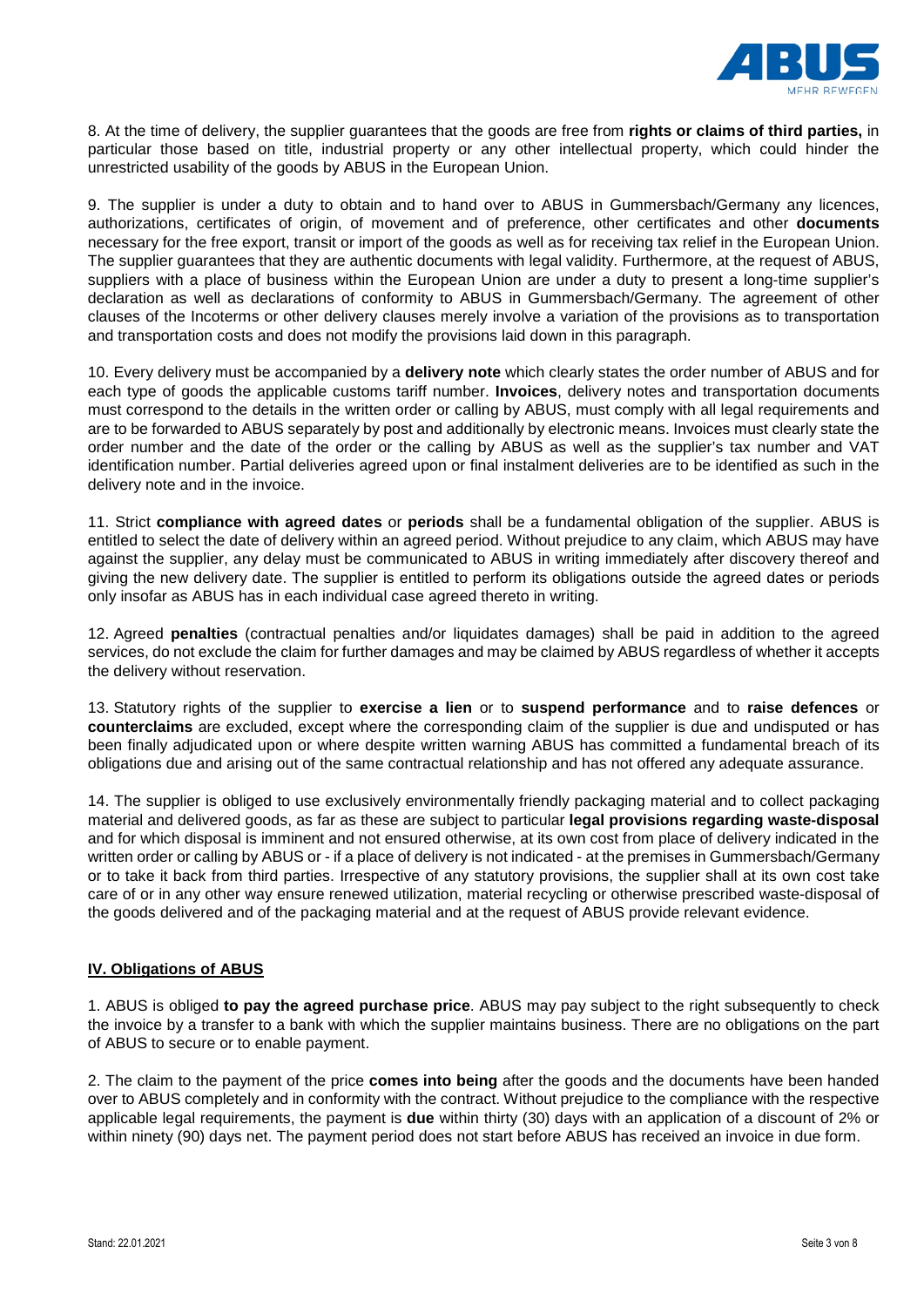

3. The **price covers** all of the supplier's services including any accessory expenses, in particular customs duties, taxes and charges regarding the export and the transit and banking fees accruing outside of Germany. Any increase in the price agreed at formation of the contract - irrespective of the legal ground - is excluded. ABUS shall pay the import turnover duty (Einfuhrumsatzsteuer) due in Germany and other charges payable on import clearance.

4. Third parties not involved in the making of the contract are not entitled to request payment. The supplier's **entitlement to receive payment** continues to exist even if it assigns claims to third parties.

5. Statutory rights of ABUS to reduce the price or to exercise a **set-off** against the price or to **suspend** the performance of its obligations and/or to **raise defences** or **counterclaims** are not restricted by the provisions laid down in these International Purchasing Conditions and ABUS shall be entitled to these rights irrespective of any further statutory remedies even if cash-payment terms are agreed. Without any previous notice to the supplier being necessary, ABUS is entitled to **suspend** the performance owed by ABUS, so long as in ABUS's view there is a concern that the supplier will not wholly or partly perform in accordance with the contract its duties under the particular contract or another contract made with ABUS which has not been completely fulfilled. ABUS is also entitled to exercise a set-off against the price or to suspend the performance of its obligations or to raise defences or counterclaims when the claim set up against the supplier is contested by the supplier, has been acquired by ABUS by assignment or ABUS is entitled to request payment for any other reason or when the claim set up against the supplier exists but has not yet fallen due or is in another currency or is subject to the exclusive jurisdiction of a court or an arbitral tribunal different to that provided for the claim of the supplier.

6. ABUS shall **not be obliged to perform** other than set out in the written order or calling by ABUS or in these International Purchasing Conditions.

7. The **taking over** of the goods by ABUS is subject to the condition that the goods are in every respect in conformity with the terms of the contract, these International Purchasing Conditions and the applicable statutory provisions and free from rights or claims of third parties.

## **V. Non-conforming Goods**

1. Further to statutory non-conformities, goods **do not conform with the contract** if they do not conform with the requirements set out in sections III.-1., III.-5., III.-7. and III.-8. or with assertions in adverts or with declarations made by the supplier to ABUS or with other legal provisions applicable within the European Union, if claims in favour of a third party based on product liability law occur due to the goods or if rights or claims of third parties, in particular those based on title, industrial property or any other intellectual property are claimed, unless a different term is set out in ABUS's written order or calling or unless the supplier proves that ABUS was well aware of the non-conformity at the time of formation of the contract and agreed to take the non-conforming goods.

2. Likewise, the confirmation to ABUS by the supplier as to the quality or suitability requested of the goods constitutes an unconditional and unrestricted **guarantee of the supplier** unless the supplier has declared in writing vis-à-vis ABUS that it cannot give such a guarantee. The same applies to all references made by the supplier to generally accepted standards or quality marks or to similar declarations by the supplier indicating that the goods have certain qualities and/or are suitable for a particular purpose. In the case of subsequent transactions concerning the same type of goods the confirmations, references or other declarations continue to apply, without them needing to be mentioned again.

3. With the exception of very obvious non-conformities, the **duty to examine** the goods only arises when the goods are processed or used by ABUS, however at the latest half a year after their handing-over to ABUS. The duty to examine exists only in respect of typical deviations of a factual kind in type, quantity, quality and packaging of the goods delivered and is sufficiently fulfilled by applying ABUS's usual methods of examination and limiting the examination to spot checks undertaken by ABUS. In the case of delivery in instalments or of part deliveries, the examination of individual deliveries shall suffice. The consulting of experts, damage assessors, inspection offices or other external third parties is not required. ABUS is not obliged vis-à-vis the supplier to examine the goods in respect of compliance with legal rules or whether they are free from any right or claim of a third party. If the supplier delivers late, the duty to examine falls away insofar as an adequate time for examination is no longer available in consequence of the late delivery. If the supplier remedies a notified non-conformity, the duty to examine falls away until ABUS has received a written notice of the supplier stating that the remedial measure has been completed. With the exception of very obvious non-conformities, there is no obligation to examine where goods are sold on unchanged.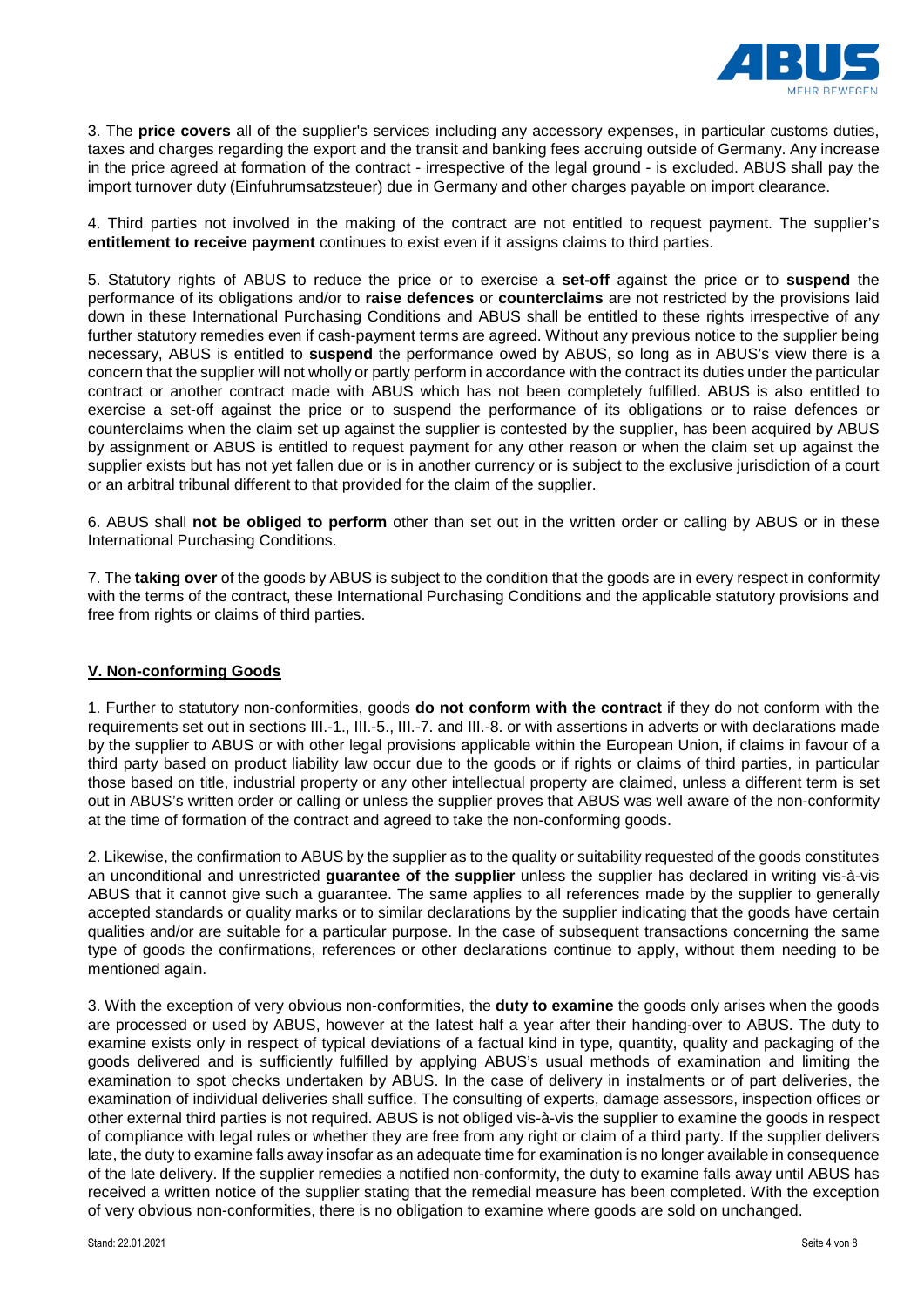

4. ABUS shall **give notice** of very obvious non-conformities within five (5) working days after the handing-over of the goods to ABUS and of non-conformities discovered pursuant to the examination, within ten (10) working days after the completion of the examination. Notice of non-conformities not discovered by the examination shall be given within fifteen (15) working days after the non-conformity and the supplier's responsibility therefor are finally determined and at the latest until the expiration of the limitation period. There is no obligation of ABUS to give notice, if the supplier knew or could not have been unaware of the lack of conformity. Apart from that, notice shall be given to the supplier or to its agents. The notice shall describe the non-conformity in general terms; greater details as to the type of nonconformity or the extent of the goods affected are not required. The supplier is obliged, when required, to ask ABUS in writing for further details of the type of non-conformity or the number of affected goods. Rights or claims of third parties regarding the goods can be given notice of at any time without complying with any time limit.

5. Without prejudice to its continuing contractual or statutory rights, ABUS is according to these International Purchasing Conditions entitled to rely on the remedies provided in section V.-6. if the goods do not conform with the contract under the terms of these International Purchasing Conditions **at the time** the notice period stipulated in section V.-4. commences, unless the supplier sets forth that the non-conformity with the contract was caused after the taking over of the goods by ABUS and is attributable to ABUS´s area of responsibility.

6. Irrespective of any fortuitous damage to the goods after risk has passed, ABUS is entitled in the case of nonconforming goods according to these International Purchasing Conditions to rely without restrictions on the **remedies** provided by law and/or to advance extra-contractual claims. Delivery of substitute goods and avoidance of the contract are not conditional on a fundamental breach of contract or the intact restitution of the non-conforming goods, can be claimed beyond the extent of the non-conforming goods for the whole contract and shall be declared at the latest four (4) months after the notice of the non-conformity. If reduced quantities are delivered ABUS is entitled to reduce the purchase price without further ado. Quantities delivered in excess may be returned totally or partly by ABUS without a notice of non-conformity being necessary. Moreover, the stipulations in VI.-2. on the avoidance of the contract and in VII.-2. on damages apply to the delivery of non-conforming goods as well. Until the complaint has been settled completely, ABUS is in addition entitled to retain from the purchase price up to 3 times the costs of repair. ABUS is also entitled, notwithstanding any other claims, to be reimbursed for any **expenses** incurred by ABUS and reasonable indirect costs, in particular expenses incurred by ABUS towards its customers or other third parties insofar as the expenses are the consequence of non-conformities attributable to the supplier according to these International Purchasing Conditions and the underlying obligations were not entered into by ABUS after the nonconformity had been discovered.

7. The **limitation period for remedies** begins to run on taking over of the goods by ABUS at the place of delivery indicated in ABUS's written order or calling or - if a place of delivery is not indicated - at the premises in Gummersbach/Germany and after complete performance of all of the supplier's primary obligations. In no case shall the limitation period expire before the expiration of six months from the giving of notice of the non-conformity if the notice was given before the limitation period elapsed. The limitation period for remedies of ABUS against the supplier in respect of violation of third parties' rights or claims is ten (10) years.

## **VI. Avoidance of the Contract**

1. Complying with the legal requirements the **supplier** is entitled to declare the contract avoided after it has threatened ABUS with avoidance of the contract in writing and a reasonable additional period of time given in writing for performance has expired to no avail. The notice of avoidance of the contract is to be given to ABUS directly within reasonable time in writing.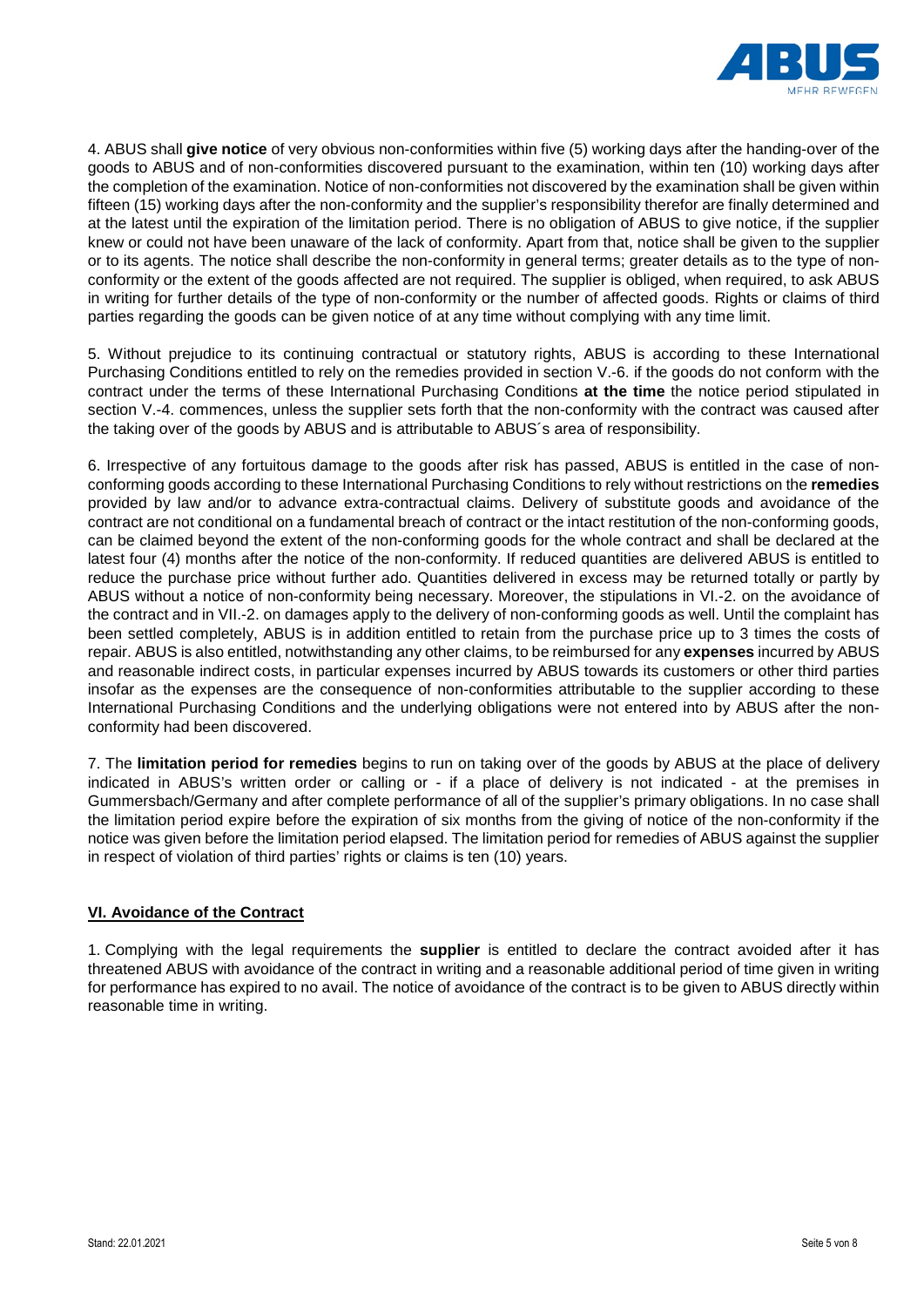

2. Without prejudice to his continuing legal rights, **ABUS** is entitled to avoid the contract in whole or in part if the implementation and/or performance of the contract violate statutory provisions, if the supplier objects to the application of these International Purchasing Conditions, if on grounds for which ABUS is not responsible the written order or calling by ABUS is received by the supplier more than fourteen (14) calendar days after its date of issue, if insolvency proceedings are applied for or commenced relating to the assets of the supplier, if the supplier without providing a reason justifiable in law does not meet fundamental obligations due towards ABUS or towards third parties, if according to these International Purchasing Conditions and due to the delivery of non-conforming goods ABUS is entitled to remedies, if the supplier has failed to comply with other obligations and an additional period of time for performance set by ABUS has expired to no avail, or if ABUS cannot be expected to fulfil its obligations by means, which taking into consideration its own interests and that of the supplier as far as ascertainable and legitimate at the time of formation of the contract, are unreasonable in particular in relation to the agreed counter-performance.

### **VII. Damages**

1. The supplier is entitled to claim **damages from ABUS** in case of unjustified late payment. Damages amount to a flat interest rate of 2% per annum above the base interest rate of the German Federal Bank (Deutsche Bundesbank) or if the payment is not to be made in Euro, above the official rate of discount of the currency in which payment is due applicable during the unjustified retention of payment. With the exception of blameworthy injury of life, body or health, of damages due to intentional harm or gross negligence by the organs or executive employees of ABUS and of obligatory product liability, any claim by the supplier on any other ground to damages, to further interest or to an indemnity against any other kind of damages is excluded.

2. Without prejudicing other claims inclusive claims of an extra-contractual nature, ABUS is entitled without any restriction and in accordance with the legal requirements to claim **damages from the supplier** instead of or in addition to any other remedy for every kind of breach of contract. The taking of delivery of the goods or the paying of the purchase price without any reservation shall not result in a waiver of the right to damages. Without prejudice to any further reaching legal rights, the damages to be compensated shall comprise all direct and indirect expenses, losses and inconveniences caused to ABUS by the breach of contract, unless the supplier proves that the extent of the damages was foreseeable neither at the time of formation of the contract nor during its performance. Without prejudice to the supplier proving that damage was either not caused or was caused in a significantly smaller size, and without prejudice to ABUS claiming further damages, in each case of **late delivery or non-delivery** by the supplier ABUS is entitled to claim **liquidated damages** of 0.5 % of the value of the respective goods for each week of delay commenced, up to a maximum of 10 %, without any evidence being necessary.

#### **VIII. Other Provisions**

1. On delivery the goods as well as all related papers and documents become the unrestricted property of ABUS. If a **reservation of title** in favour of the supplier has been agreed, this has only the effect of a simple reservation of title; in addition, ABUS is entitled, regardless of the reservation of title, to utilise the goods at any time without any restrictions, namely by processing the goods and/or selling them, as well as by transferring property in the goods to third parties even when such utilisation by ABUS has the consequence of destroying the reservation of title.

2. Without prejudice to ABUS's continuing claims, the supplier will indemnify ABUS against all claims of third parties which may be brought against ABUS based on **product law** or **product liability law** or similar provisions insofar as the product was delivered by the supplier or the causation of the product defect by materials or parts delivered by the supplier cannot be excluded. In particular, the indemnification also includes compensation for expenses incurred by ABUS and the costs of any precautionary campaign to redress or recall potentially defective goods and is granted by the supplier waiving further conditions or other objections, in particular without requiring compliance with any duty of examination, giving notice, supervision or recall, and waiving any defence of limitation. Irrespective of any additional claims of ABUS, the supplier shall maintain a **product liability insurance and a product recall insurance**, each with a cover figure of not less than € 5 Mio. for each event of damage or loss.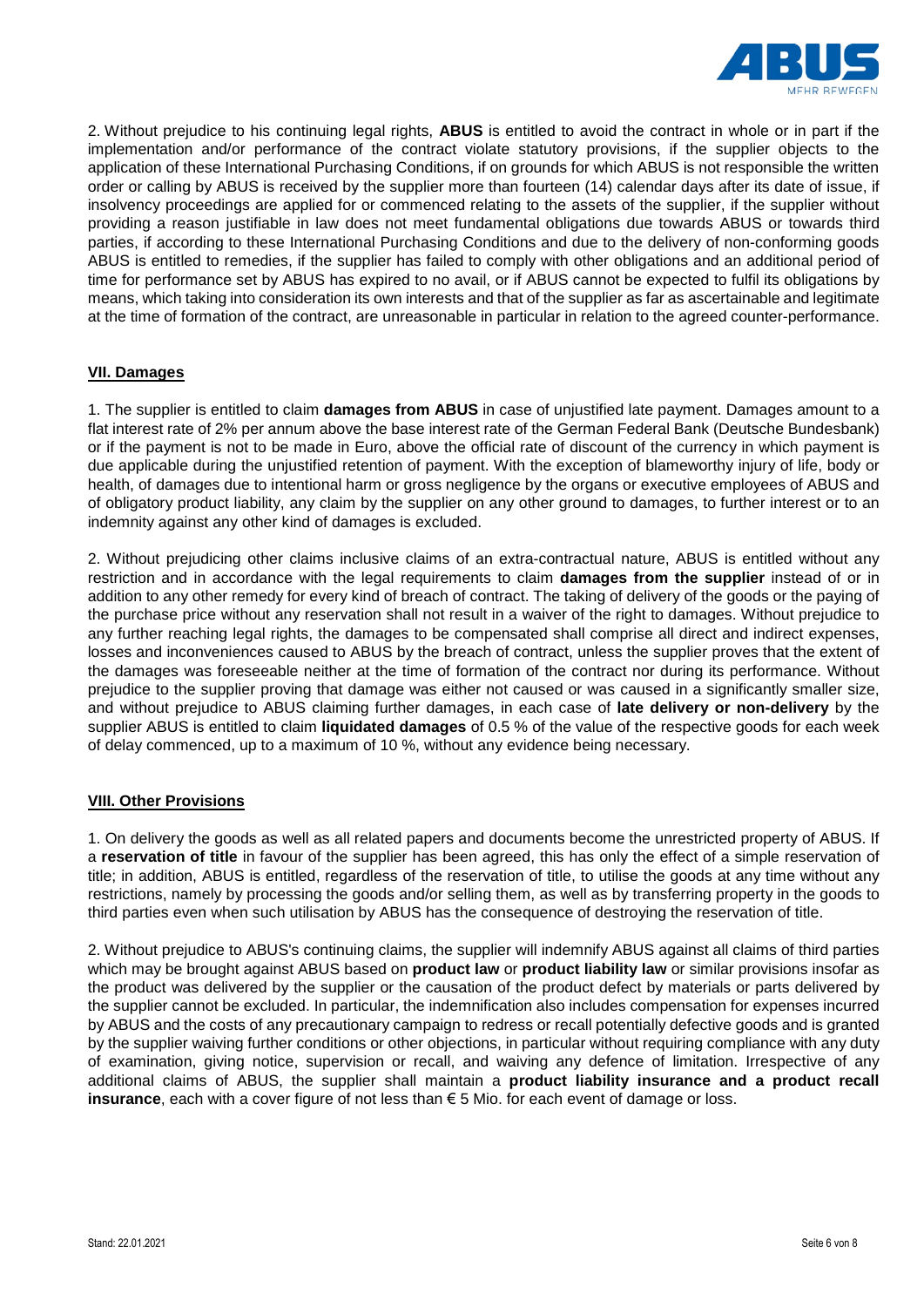

3. Without prejudice to ABUS's continuing claims, the supplier will furnish the due particulars and technical documentation regarding the goods in writing to ABUS and give ABUS unlimited security or compensation on first demand and waiving all further conditions or other defences, in particular waiving the observing of all duties of examination, notifying, control or recall or the prior taking of administrative or legal proceedings as well as waiving the defence of limitation if in consequence of an **administrative order** ABUS is threatened with detriment or if ABUS is subject to administrative fines or if ABUS learns of other detriment and the administrative order is based on provisions of product law, the observance of which is according to the provisions of these International Purchasing Conditions within the supplier's sphere of obligation. The same applies if ABUS is obliged on the basis of applicable statutory provisions to recall goods, which have been delivered by the supplier or which contain parts delivered by the supplier as far as their causation for the **recall of the goods** cannot be excluded.

4. In relation to pictures, drawings, calculations and other **documents** as well as computer-software, which have been made available by ABUS in a material or electronic form, ABUS reserves all proprietary rights, copyrights, other industrial property rights as well as know-how rights. They are to be kept secret from third parties and should only be used for the performance of the respective contract. The same applies regarding any dispatch and delivery information the customer gets knowledge of. After performance, they are to return all of them unrequested to ABUS without keeping any copy and waiving any right of retention.

5. All communications, declarations, notices etc. are to be drawn up exclusively in **German or English**. Communications by means of fax or e-mail fulfil the requirement of being **in writing**.

6. ABUS is entitled to use all delivered **software** within the scope of the performance characteristics agreed with the supplier and/or within the scope of the intended use of the goods or related products, without in any way restricting the use to the possible use provided by law or otherwise agreed with the supplier. ABUS is at all times entitled to make back-up-copies.

### **IX. General Basis of Contracts**

1. The **place of delivery** results from section III.-6. of these International Purchasing Conditions and applies also to the delivery of substitute goods or repair of delivered goods. The **place of payment and performance** for all the rest of obligations arising from the legal relationship between ABUS and the supplier is Gummersbach/Germany. These provisions also apply if the supplier renders performance for ABUS somewhere else or payment is to be made against the handing over of the goods or documents or in the case of restitution of performance already rendered. The agreement of other clauses of the Incoterms or other delivery clauses merely involve a variation of the provisions as to transportation and transportation costs and does not modify the provisions laid down in this paragraph.

2. The United Nations Conventions of 11 April 1980 on Contracts for the International Sale of Goods (**UN Sales Convention / CISG**) and on the Limitation Period in the International Sale of Goods, both in the English version govern the legal relationship with the supplier. The UN-Conventions apply above and beyond their own area of application and regardless of reservations adopted by any state, to all contracts to which these International Purchasing Conditions are to be applied according to the provisions of section I. Where commercial terms are used, in case of doubt the Incoterms® 2020 of the International Chamber of Commerce apply taking into account the provisions stipulated in these International Purchasing Conditions.

3. The **formation of contract**, including agreements as to the jurisdiction of courts or arbitral tribunals, and the contractual **rights and obligations of the parties,** also including the liability for death or personal injury caused by the goods to any person and for non-compliance with pre-contractual and collateral obligations as well as the limitation of actions and the interpretation are exclusively governed by the UN-Conventions specified in section IX.- 2. together with these International Purchasing Conditions. Subject to differing provisions in these International Purchasing Conditions, the rest of the legal relationship between the parties is governed by the Swiss law of obligations (Obligationenrecht).